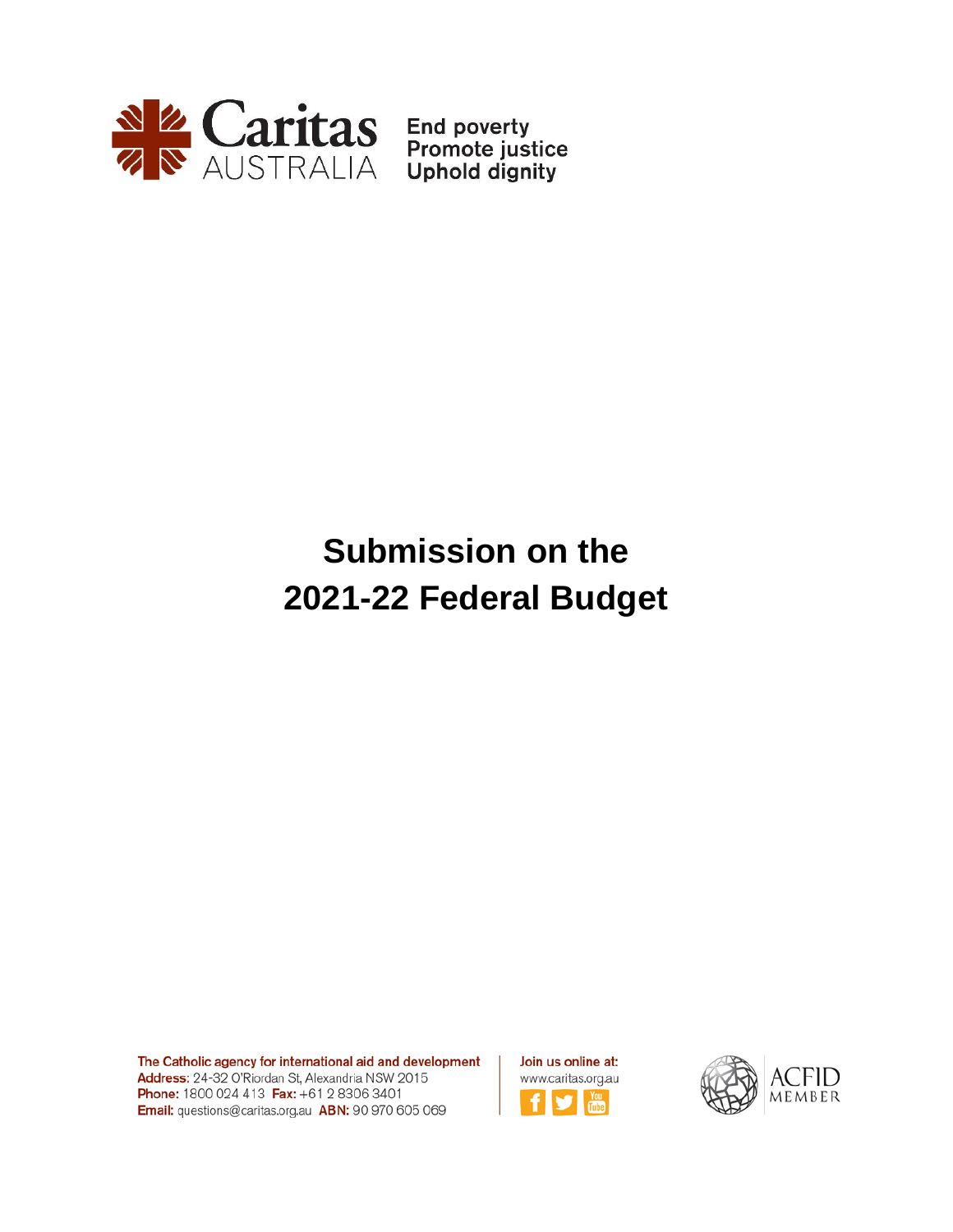### **Introduction**

Caritas Australia welcomes the opportunity to participate in the consultation for the 2021-22 Federal Budget.

Caritas Australia is the international aid agency of the Catholic Church in Australia. Over the last 57 years Caritas Australia has worked to uphold human dignity and promote justice in partnership with marginalised communities regardless of their ethnicity, political beliefs or religion. Caritas Australia supports long-term and holistic development programs in the Pacific, Asia, Indigenous Australia and Africa. In 2019-20, working with 91 partners, we supported 65 long-term programs in 23 countries and 30 humanitarian and emergency responses in 20 countries. Caritas Australia reached over 1.52 million people directly through emergency and development programs. Over 60,000 people in Australia actively support our work through fundraising and advocacy.

We believe that Australia's development cooperation will be most impactful and effective when Australia's engagement is founded on two principles:

- **Putting the rights of the most vulnerable and marginalised people at the centre of our engagement**. Australia's development cooperation program should focus on ensuring that vulnerable communities and groups are protected and key drivers of marginalisation addressed to achieve inclusive and dignified development.
- **Subsidiarity**. Decisions should be made by the people closest and most affected by the issues and concerns of the community. Programmatically it is expressed through 'localisation', where local communities and organisations are supported and empowered, as partners in a reciprocal relationship, to lead their own development.

Our submission is based on our experience in working with our development and humanitarian partners and with the communities we serve, including during the COVID-19 pandemic in the past year.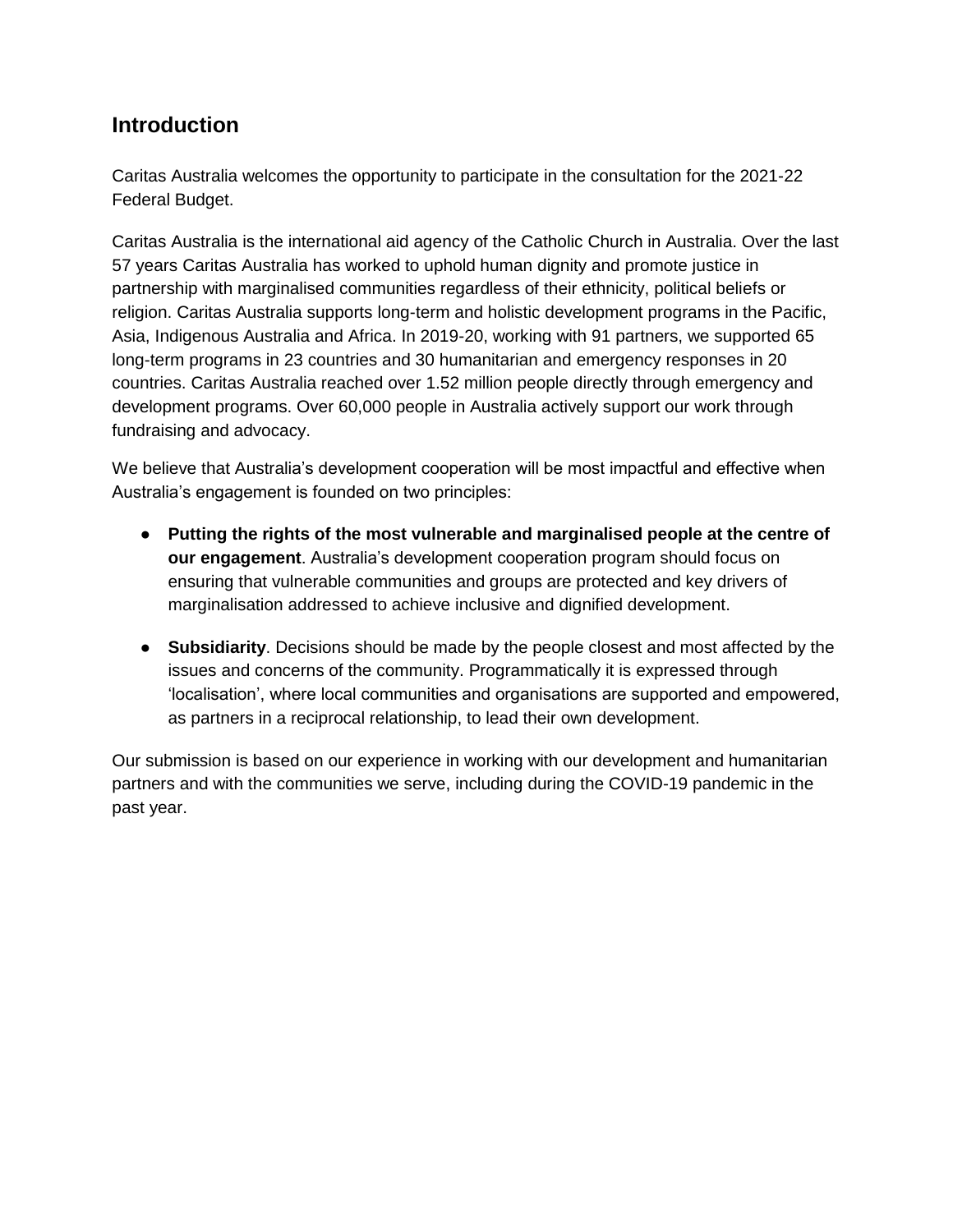# **Recommendations for the 2021-22 Federal Budget**

# **Strengthen Australia's role in global efforts for COVID-19 response and recovery**

The COVID-19 pandemic has severely impacted global poverty and human development, and has amplified existing socioeconomic inequalities across the world. Global poverty is expected to rise for the first time in 22 years, pushing up to 150 million additional people into extreme poverty this year.1,2 The Human Development Index, which measures the world's education, health and living standards, is forecast to decline for the first time since 1990.<sup>3</sup> COVID-19 is highlighting and exacerbating existing inequalities in areas such as access to health services, education, livelihoods as well as gender, disability inclusion and climate change vulnerability.

COVID-19 is amplifying the underlying gaps in the public healthcare systems of many countries. Now more than ever, Australian assistance is needed to strengthen the resilience of healthcare systems to tackle the primary and secondary health impacts of COVID-19, and to combat existing infection diseases such as tuberculosis, which remains a significant challenge in countries such as Papua New Guinea.

Many countries are also highly vulnerable to the economic shocks created by the COVID-19 pandemic, as many of their economies are heavily reliant on domestic travel and trade as well as tourism. Building economic resilience and supporting an inclusive, COVID-safe and environmentally sustainable economic recovery is a key priority. This includes strengthening livelihoods, particularly for people in the most vulnerable sectors such as the informal economy.<sup>4</sup>

Given the current context, it is more vital than ever that Australia plays its part in global efforts to end the global pandemic, respond to the direct and indirect impacts which will be felt for years to come, and to maintain its support for existing challenges to long-term development outcomes. Through its development cooperation program, Australia has the ability to take a leadership role in supporting countries with greater vulnerabilities to the impacts of COVID-19, and to strengthen resilience, stability and human development in our region and beyond.

<sup>1</sup> <https://gho.unocha.org/introduction-and-foreword/glance>

<sup>2</sup> <https://www.worldbank.org/en/news/press-release/2020/10/07/covid-19-to-add-as-many-as->

<sup>150-</sup>million-extreme-poor-by-2021

<sup>&</sup>lt;sup>3</sup> http://hdr.undp.org/sites/default/files/eng\_pr\_human\_development\_on\_course\_to\_decline\_for\_the first\_time\_since\_1990\_.pdf

<sup>4</sup> In many Pacific countries, for example, a large proportion of the workforce is engaged in the informal economy (around 77 per cent in the Solomon Islands, 59 per cent in Vanuatu and 41 per cent in PNG) and they have been particularly hard hit during the pandemic.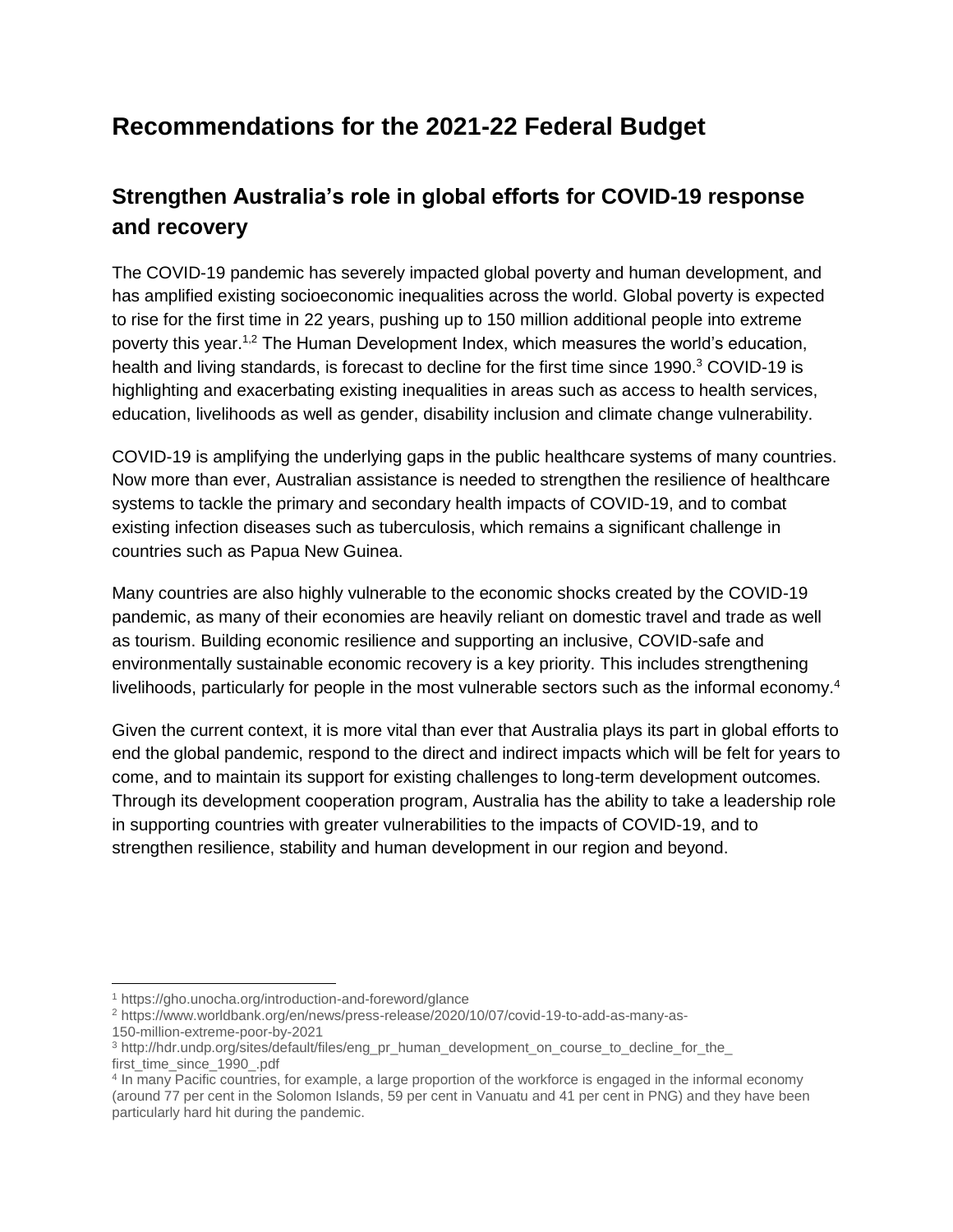Caritas Australia welcomes the recent measures announced by the Australian Government in 2020 to help countries in dire need respond to the challenges of COVID-19. This includes the two-year recovery fund for the Pacific and Timor-Leste; the three-year initiative to improve vaccine access and health security in the Pacific and Southeast Asia; and the five-year package for Southeast Asia. These measures, worth approximately \$1.1 billion, are greatly needed given the scale of the challenges to vaccine access and growing poverty and inequality. Given the long-term nature of these challenges, we urge the Australian Government to make these temporary commitments permanent, to strengthen our support for the ongoing response to and recovery from the COVID-19 pandemic.

**Recommendation:** Commit to transitioning the temporary commitments to Official Development Assistance of approximately \$1.1 billion to permanent increases to support ongoing COVID-19 response and recovery.

### **Invest in Australia's global humanitarian assistance**

The United Nations predicts that 2021 will be 'the worst humanitarian crisis year since the beginning of the United Nations' 75 years ago, largely due to COVID-19.<sup>5</sup> A record 235 million people are estimated to need humanitarian assistance and protection this year, an increase of almost 40 per cent compared to 2020.<sup>6</sup> Food insecurity is predicted to rise sharply, fueled by the impacts of the COVID-19 pandemic, conflict and climate change.<sup>7</sup>

At a time when humanitarian needs have increased dramatically, we call on the Australian Government to commit to its global fair share contribution to humanitarian funding of at least \$861 million per year.<sup>8</sup> This increase should come from an increasing Official Development Assistance (ODA) program.

### **Recommendations:**

- Significantly increase Australia's humanitarian financing in 2021-22 and commit our fair share of at least \$861 million per year. This increase in humanitarian funding must come from increasing the ODA program.
- Within Australia's fair share total, the Government should allocate at least \$300 million per year for multi-year funding packages to protracted crises in at least 5 countries or regions.

 $\overline{a}$ 

 $^5$  [www.sbs.com.au/news/top-un-officials-say-2021-will-likely-be-the-worst-humanitarian-crisis-in-decades](http://www.sbs.com.au/news/top-un-officials-say-2021-will-likely-be-the-worst-humanitarian-crisis-in-decades)

<sup>6</sup> <https://news.un.org/en/story/2020/12/1078852>

<sup>7</sup> <https://gho.unocha.org/global-trends/hunger-rising-covid-19-will-make-it-worse>

<sup>8</sup> Fair share calculation as calculated by Oxfam Australia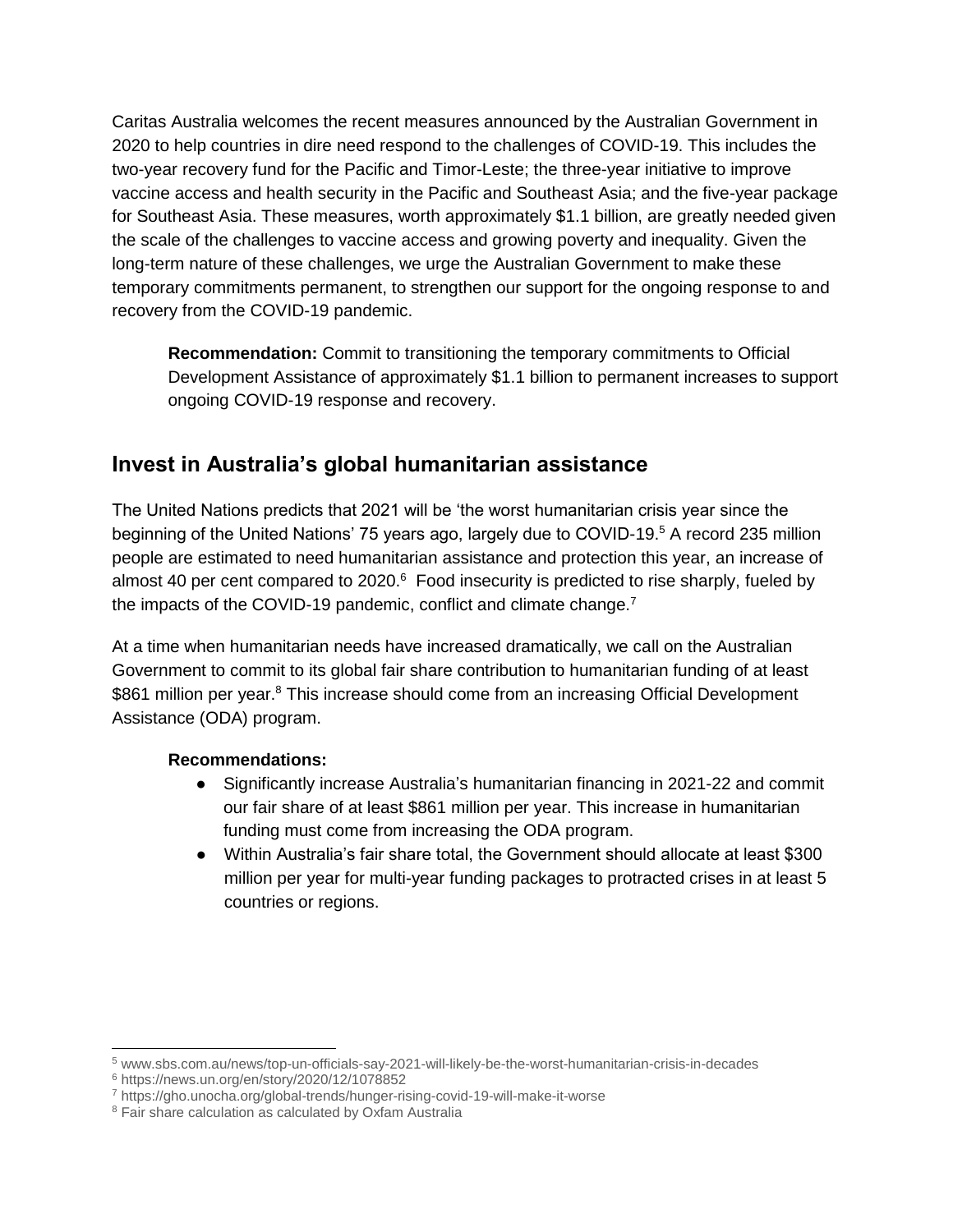Civil society organisations have a key role to play in addressing protracted crises, particularly in light of their local networks and ability to reach communities. Supporting local agencies to access multi-year funding, which allows for appropriate and stable resourcing and planning, is a critical part of enabling their response and improving localisation outcomes. We encourage the Department of Foreign Affairs and Trade (DFAT) to ensure that local civil society organisations are included as a core component of funding packages for protracted crises.

**Recommendation**: Ensure that local civil society organisations are included as a core component of funding packages for protracted crises.

Food security is a significant, present and rising challenge. Pre-COVID-19, nearly 690 million people were undernourished in 2019.<sup>9</sup> This included 350.6 million people in Asia and the Pacific, with mothers and children at particular risk.<sup>10</sup> These numbers are set to increase significantly in 2021 as a result of the interlinked factors of COVID-19, conflict, extreme climate events and disasters.

Four countries are on the brink of famine, with another nine countries of high concern.<sup>11</sup> We urge the Australian Government to take early action and immediately adopt a \$150 million famine prevention package to address rising hunger and child malnutrition in at least three conflict affected countries outside the Indo Pacific. Funding under this package should be channeled through effective humanitarian partners and mechanisms including the Australian Humanitarian Partnership.

**Recommendation:** In response to the imminent threat of multiple famines, we call on the Australian Government to immediately adopt a \$150 million famine prevention package to address rising hunger and child malnutrition in at least three conflict-affected countries outside the Indo-Pacific.

# **Put Australia's development cooperation budget on track to meet our 2030 SDG targets for a globally-focused program**

While we welcome the recent commitments for COVID-19 response and recovery, we note that these new commitments are temporary and have come in the context of prolonged and severe cuts to Australia's ODA over the term of the government during the past seven years. The government has cut Australia's ODA to just 0.21 per cent of Gross National Income (GNI), from 0.32 per cent in 2013-14.<sup>12</sup> These cuts to our ODA have gone against Australia's commitment

<sup>10</sup> [www.wfp.org/publications/asia-and-pacific-regional-overview-food-security-and-nutrition-2020-maternal-and-child](http://www.wfp.org/publications/asia-and-pacific-regional-overview-food-security-and-nutrition-2020-maternal-and-child)

<sup>11</sup> [www.wfp.org/famine-prevention;](https://www.wfp.org/famine-prevention) [https://www.wfp.org/stories/hunger-hotspots-2021-world-food-programme-united](https://www.wfp.org/stories/hunger-hotspots-2021-world-food-programme-united-nations-famine-food-aid)[nations-famine-food-aid](https://www.wfp.org/stories/hunger-hotspots-2021-world-food-programme-united-nations-famine-food-aid)

<sup>9</sup> <https://gho.unocha.org/global-trends/hunger-rising-covid-19-will-make-it-worse>

<sup>12</sup> <http://devpolicy.org/aidtracker/trends/>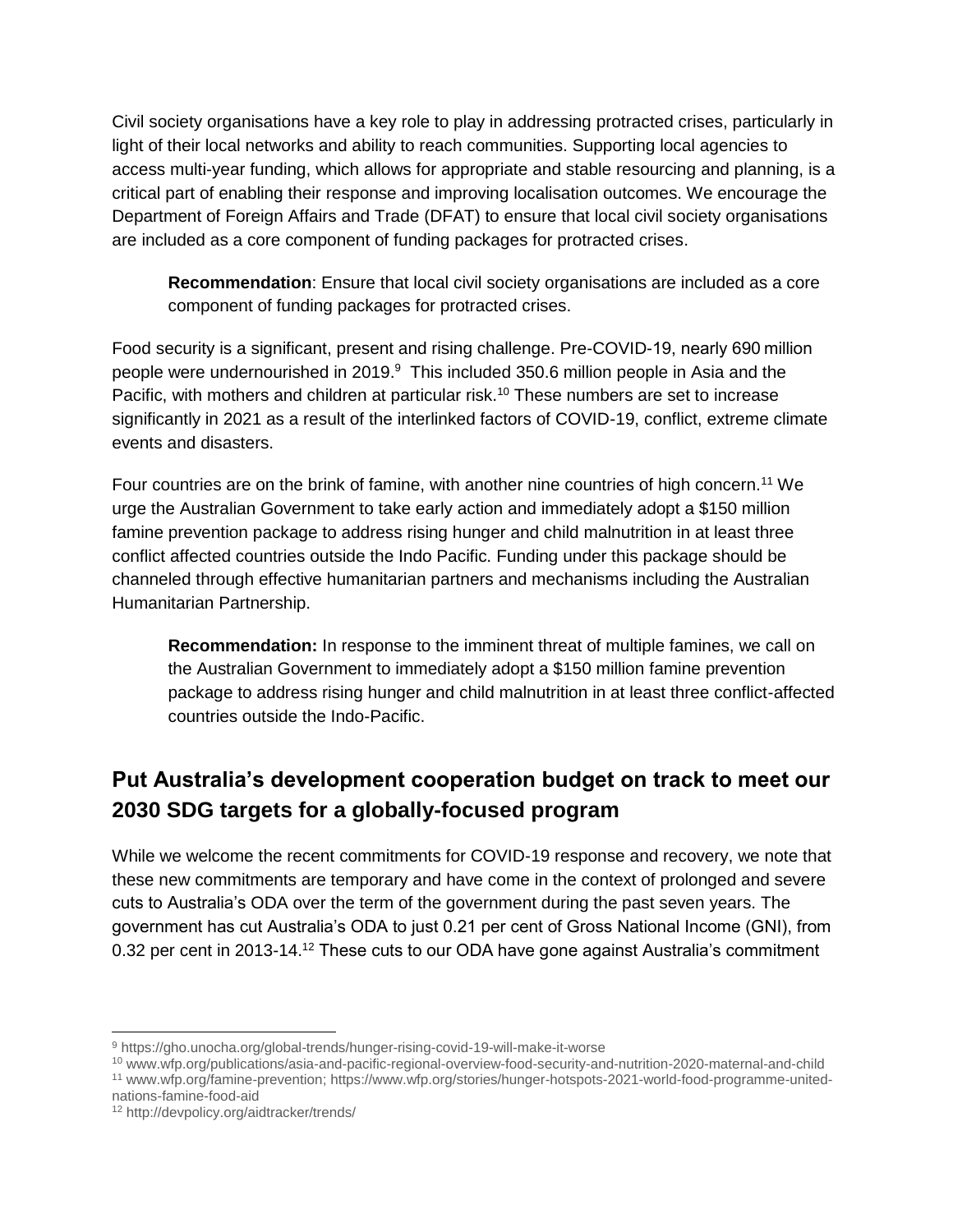as a signatory to the Sustainable Development Goals to reach an ODA target of 0.7 per cent GNI by 2030<sup>13</sup>, and also falls below the 2019 OECD average of 0.3 per cent GNI.<sup>14</sup>

**Recommendation:** Increase Australia's development cooperation budget to the internationally agreed benchmark of 0.7 per cent of GNI by 2030.

Australia has a proud history of supporting human development gains not only in the Indo-Pacific but also in other regions of the world. We urge the Australian Government to maintain a globally-focused approach to Australia's development cooperation strategy. In the 2020-21 Budget, the government delivered a 27 per cent cut to development assistance in South and West Asia, a 48 per cent cut to Sub-Saharan Africa, and a 61 per cent cut to Middle East and North Africa.

**Recommendation:** Re-invest in Australia's development cooperation funding to Africa, the Middle East and South/West Asia to a level that reflects the long-standing and hightrust relationships that the Australian Government and public, including diaspora communities, hold in these regions, and to support thriving and open democratic societies.

# **Promote civil society participation and local leadership in Australia's development and humanitarian programming**

Caritas Australia's 57-year experience of working with communities in the Pacific, Asia, Africa, Latin America and in Indigenous Australia has shown us that development and humanitarian programming work best when they are led by local communities. The importance of localisation is more pronounced than ever in the face of the COVID-19 pandemic. In light of travel restrictions and other challenges, it is critical that local actors have the capacity to lead responses to COVID-19.

Civil society organisations are highly effective partners for development cooperation. An independent study commissioned by DFAT of the Australian NGO Cooperation Program (ANCP) found that 'The ANCP delivers strongly on results; in 2013–14 ANCP represented around 2.7 per cent of the aid budget and delivered 18.2 percent of outputs reported in the Department's aggregate development results'.<sup>15</sup>

Churches and faith-based organisations are an integral part of civil society in many countries. This is particularly the case in the Pacific, where over 90 per cent of people identify as Christian.

 $\overline{a}$ 

<sup>&</sup>lt;sup>13</sup> Target 17.2 of the Sustainable Development Goals

<sup>14</sup> [www.oecd.org/dac/financing-sustainable-development/development-finance-data/ODA-2019-detailed-summary.pdf](http://www.oecd.org/dac/financing-sustainable-development/development-finance-data/ODA-2019-detailed-summary.pdf)

<sup>15</sup> [Evaluation of the Australian NGO Cooperation Program \(ANCP\).](https://www.dfat.gov.au/sites/default/files/ode-brief-evaluation-australian-ngo-cooperation-program.pdf) ODE Brief, August 2015.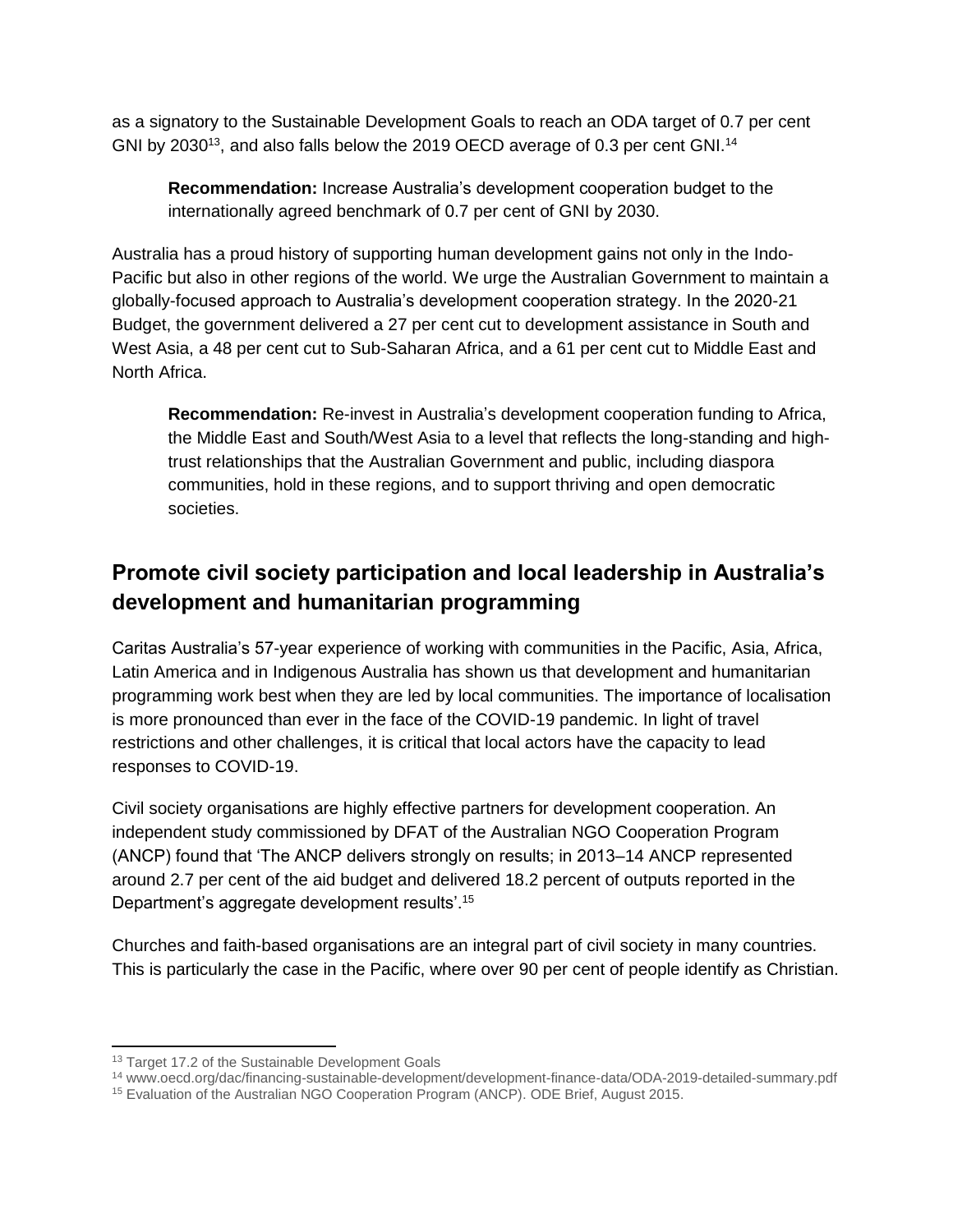Pacific churches have a central role in their societies, extensive reach and long-established networks. Church and faith-based networks are often amongst the first responders in emergencies, with the ability to activate their local networks quickly and to access areas that other humanitarian responders sometimes cannot (e.g. high conflict zones) due to their respected status. Church leaders are trusted and influential messengers in the Pacific and can frame social issues in locally appropriate terms. For all these reasons they are key community and development partners in the Pacific.

**Recommendation:** Re-orient the development cooperation program towards investment to and through local civil society organisations, including local church and faith-based organisations. This should:

- Include the establishment of a civil society partnerships strategy to guide DFAT's prioritisation, support and engagement with civil society.
- Be in line with an overarching target of channelling 20 per cent of Australian ODA to and through civil society for both humanitarian and development funding, and our Grand Bargain target of providing at least 25 percent of humanitarian funding to local and national responders as directly as possible.

### **Invest in ending violence and inequality against women and girls**

In many countries in which Caritas Australia works, violence and inequality against women and girls was already an issue of extremely high concern before the COVID-19 pandemic. In some Pacific countries over 60 per cent of women have experienced violence.<sup>16</sup> However, both COVID-19 and climate-related disasters are exacerbating the existing violence and inequality against women and girls, as evidenced by data across many countries. Our partners have raised this as an urgent issue.<sup>17</sup>

There is a clear and urgent need to increase resourcing to respond to the increase in violence against women and girls. Our partners have also highlighted the need for a greater emphasis on prevention, through initiatives that change community attitudes and behaviour.<sup>18</sup>

### **Recommendations:**

- Strengthen support for community-led initiatives to end gender-based violence and inequality, particularly during COVID-19, by increasing the accessibility of funding for local communities and organisations, including churches and faithbased organisations, to lead these initiatives.
- Support the implementation of gender mainstreaming and gender sensitive practices across broader development and humanitarian programming.

 <sup>16</sup> [WHO supports the end of violence against women and girls in the Pacific.](http://www.who.int/westernpacific/about/how-we-work/pacific-support/news/detail/12-12-2017-who-supports-the-end-of-violence-against-women-and-girls-in-the-pacific) WHO, December 2017

<sup>&</sup>lt;sup>17</sup> [Caritas Oceania submission to the 2020 Inquiry on the Human Rights of Women and Girls in the Pacific](https://www.aph.gov.au/DocumentStore.ashx?id=7434d11d-1d63-4502-8503-1e23e9ea3aa5&subId=695615)

<sup>&</sup>lt;sup>18</sup> [Caritas Oceania submission to the 2020 Inquiry on the Human Rights of Women and Girls in the Pacific](https://www.aph.gov.au/DocumentStore.ashx?id=7434d11d-1d63-4502-8503-1e23e9ea3aa5&subId=695615)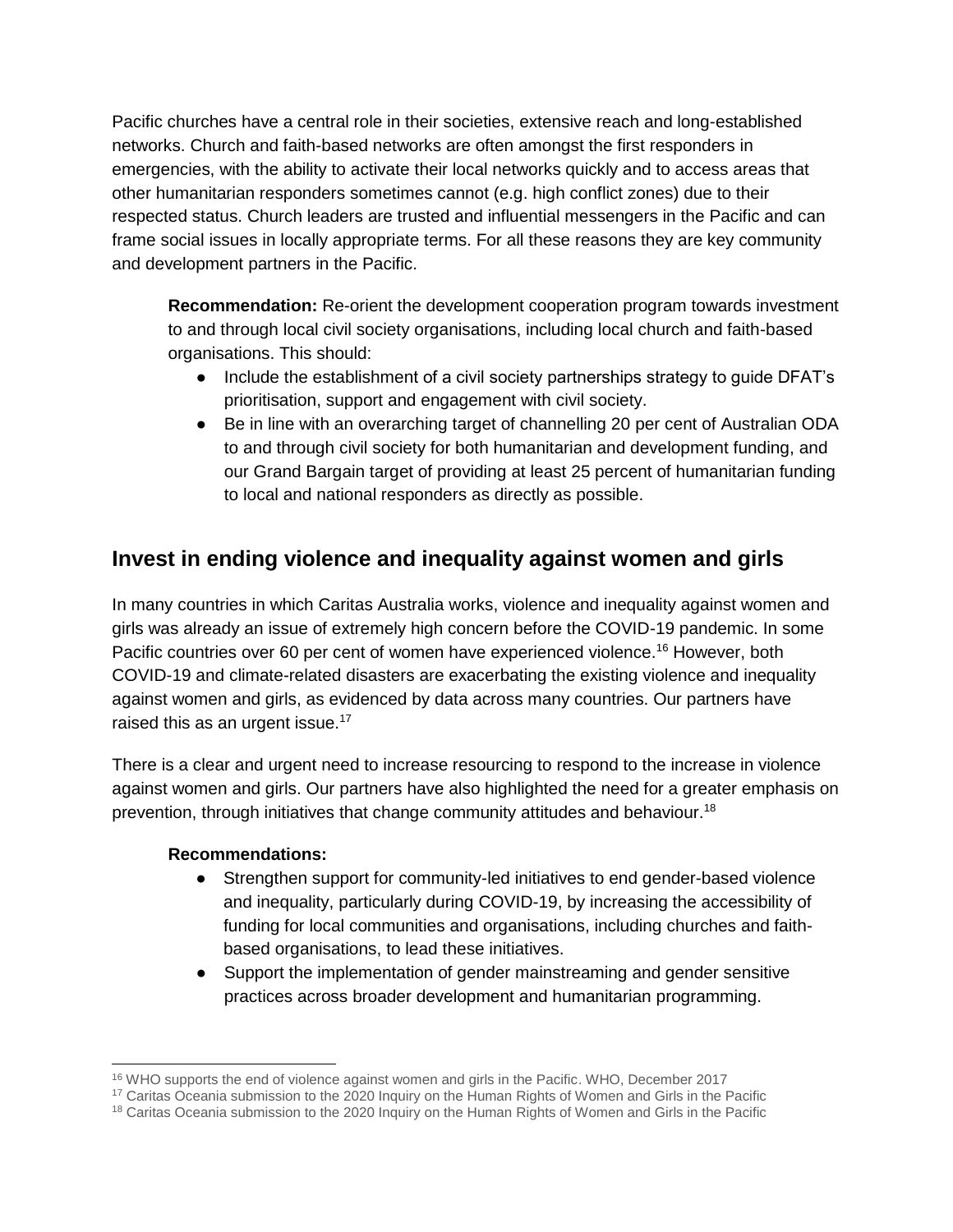In many countries in our region and beyond, women are not well represented in decisionmaking processes. Their voices are not being heard and their stories are not being told. Yet evidence shows that the participation of women increases the effectiveness of humanitarian outcomes and reduces gender inequalities.<sup>19</sup>

In the Pacific, a DFAT-funded program that gained significant ground in strengthening women's leadership and improving the political, economic and social opportunities of Pacific women was the *Pacific Women Shaping Pacific Development Program*. We commend DFAT on their commitment to support the transition of this initiative into the new *Pacific Women Lead* program, and encourage DFAT to continue consulting civil society organisations, including churches and faith-based organisations who are key development actors in the Pacific, on its design and implementation.

#### **Recommendations:**

- Commit at least \$304 million over the 8-year *Pacific Women Lead* program to strengthen Australia's support for Pacific women's leadership and participation, particularly in response to the challenges of COVID-19.
- Include measures to increase local church and faith-based organisations' engagement in *Pacific Women Lead* to ensure that local churches are part of the dialogue on this initiative and engaged to explore the role that they can play.

### **Invest in disability inclusion**

Of the world's one billion people living with disabilities, 80% live in the global south.<sup>20</sup> People living with disabilities are more likely to experience pre-existing health conditions, lower accessibility to health care and education, higher rates of violence and higher barriers to participation in the community.<sup>21</sup>

COVID-19 is now compounding these pre-existing inequalities. People living with disabilities are are at greater risk of contracting COVID-19 and developing more severe health conditions and dying from COVID-19, at greater risk of discrimination in accessing healthcare, and are disproportionately disadvantaged by the socio-economic consequences of COVID-19.<sup>22</sup>

To enable DFAT to fulfil their *Partnerships for Recovery* commitment to focus on the most vulnerable, we call on the government to increase the central disability allocation to \$14m in FY21-22 with a 1.5 per cent CPI increase over the forward estimates. This will enable DFAT to adequately resource Australia's commitments to disability inclusion measures under our *Development for All 2015-2021* and *Partnerships for Recovery* strategies, as well as our commitments under the 2030 Agenda and Sustainable Development Goals. The proposed

 $\overline{a}$ <sup>19</sup> [The Effect of Gender Equality Programming on Humanitarian Outcomes,](https://www.unwomen.org/en/digital-library/publications/2015/7/the-effect-of-gender-equality-programming-on-humanitarian-outcomes) UN Women, 2015

<sup>20</sup> [Policy Brief: A Disability-Inclusive Response to COVID-19. United Nations, May 2020](https://www.un.org/development/desa/disabilities/wp-content/uploads/sites/15/2020/05/sg_policy_brief_on_persons_with_disabilities_final.pdf)

<sup>&</sup>lt;sup>21</sup><https://www.un.org/development/desa/disabilities/news/dspd/unitar.html>

<sup>&</sup>lt;sup>22</sup> [Policy Brief: A Disability-Inclusive Response to COVID-19. United Nations, May 2020](https://www.un.org/development/desa/disabilities/wp-content/uploads/sites/15/2020/05/sg_policy_brief_on_persons_with_disabilities_final.pdf)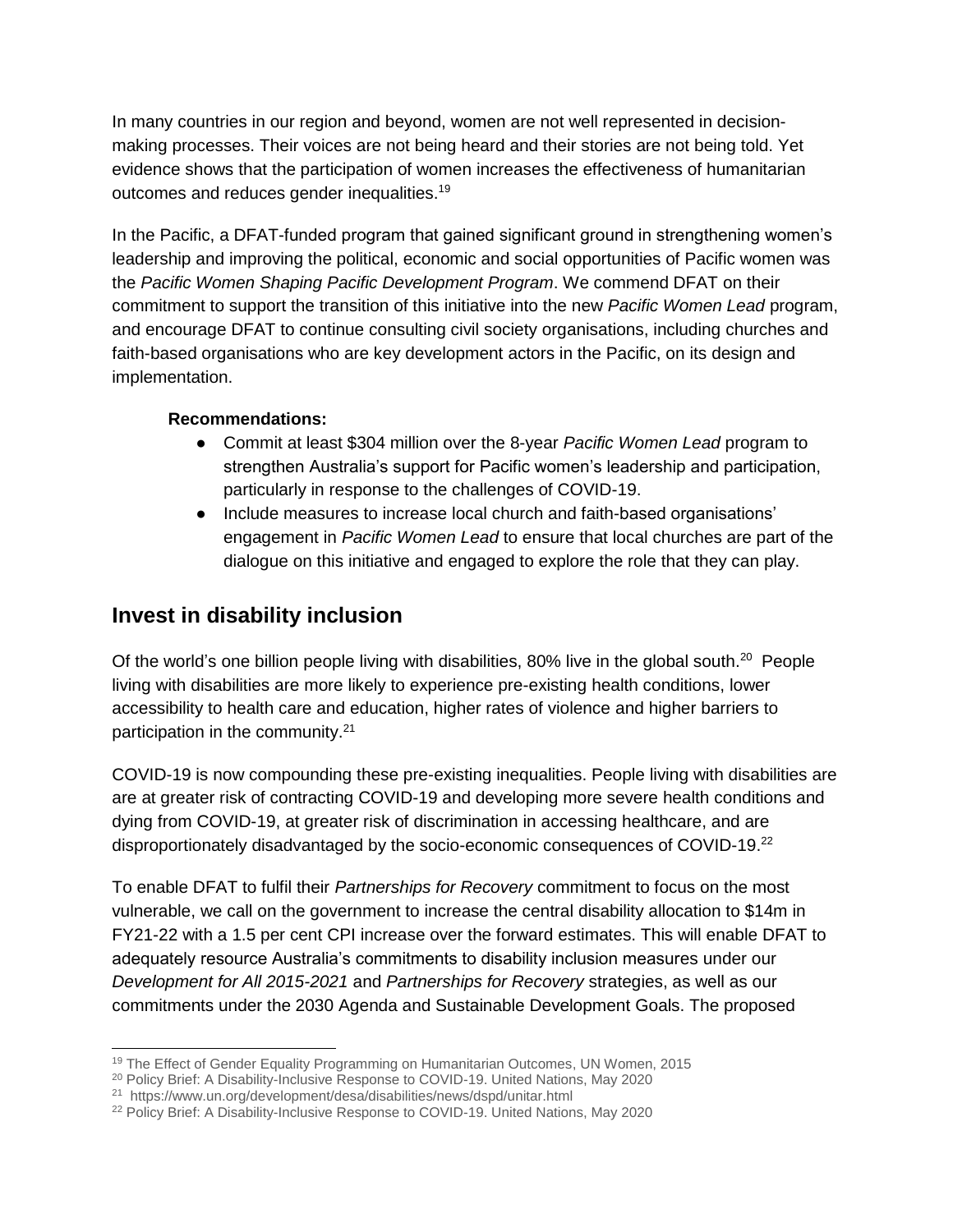annual \$14m budget is a modest increase on the FY2020-21 budget of \$12.9 million, with additional funds to be put towards the global development and implementation of disability inclusive data that is essential to achieving the Sustainable Development Goals, groundbreaking work to advance accessibility across the Pacific, contributing to the development of sign languages in the Pacific, and implementing the *Pacific Framework for the Rights of Persons with Disabilities 2016-2025*.

### **Recommendations:**

- Commit to increase the central disability allocation to \$14 million in 2020-21 and increase by CPI over the forward estimates.
- Invest in the development of a third *Development for All* strategy that will build on success to date and guide their continued leadership, advocacy, support and implementation of disability-inclusive development through the Australian development and humanitarian programs.
- Ensure that a third strategy is designed and implemented in partnership with people with disabilities and their representative organisations. Consultations should encompass those currently benefiting from aid investments, as well as ensuring inclusion of diverse members of the disability movement, including commonly marginalised groups and those from rural and remote areas.

## **Strengthen our support for community-led climate change adaptation and mitigation**

While COVID-19 has presented unprecedented challenges, communities around the world continue to face the pre-existing and severe challenges of climate change. As documented in annual Caritas Oceania State of the Environment reports, communities are losing homes, food and water security, public infrastructure, health, wellbeing, livelihoods and even lives as a result of environmental degradation and climate-related disasters.<sup>23</sup>

Like COVID-19, climate change is undermining the security, stability and economic resilience of our region. Climate change and COVID-19 both expose and exacerbate social, economic and ecological vulnerabilities. Furthermore, COVID-19 is challenging the resilience of economies and health systems which is reducing countries' capacity to respond to the impacts of climate change.

Our experience working with partners in the Pacific, Asia and Africa has shown us that climate adaptation measures, such as sea walls, water tanks and climate-resilient houses, that build resilience against these climate impacts are a major priority for these communities.

Climate adaptation is also a fundamental part of disaster risk reduction. Disaster risk reduction protects lives, livelihoods and economies, especially in the most vulnerable communities.

 <sup>23</sup> Available for download at [www.caritas.org.au/publications/special-reports/](http://www.caritas.org.au/publications/special-reports/)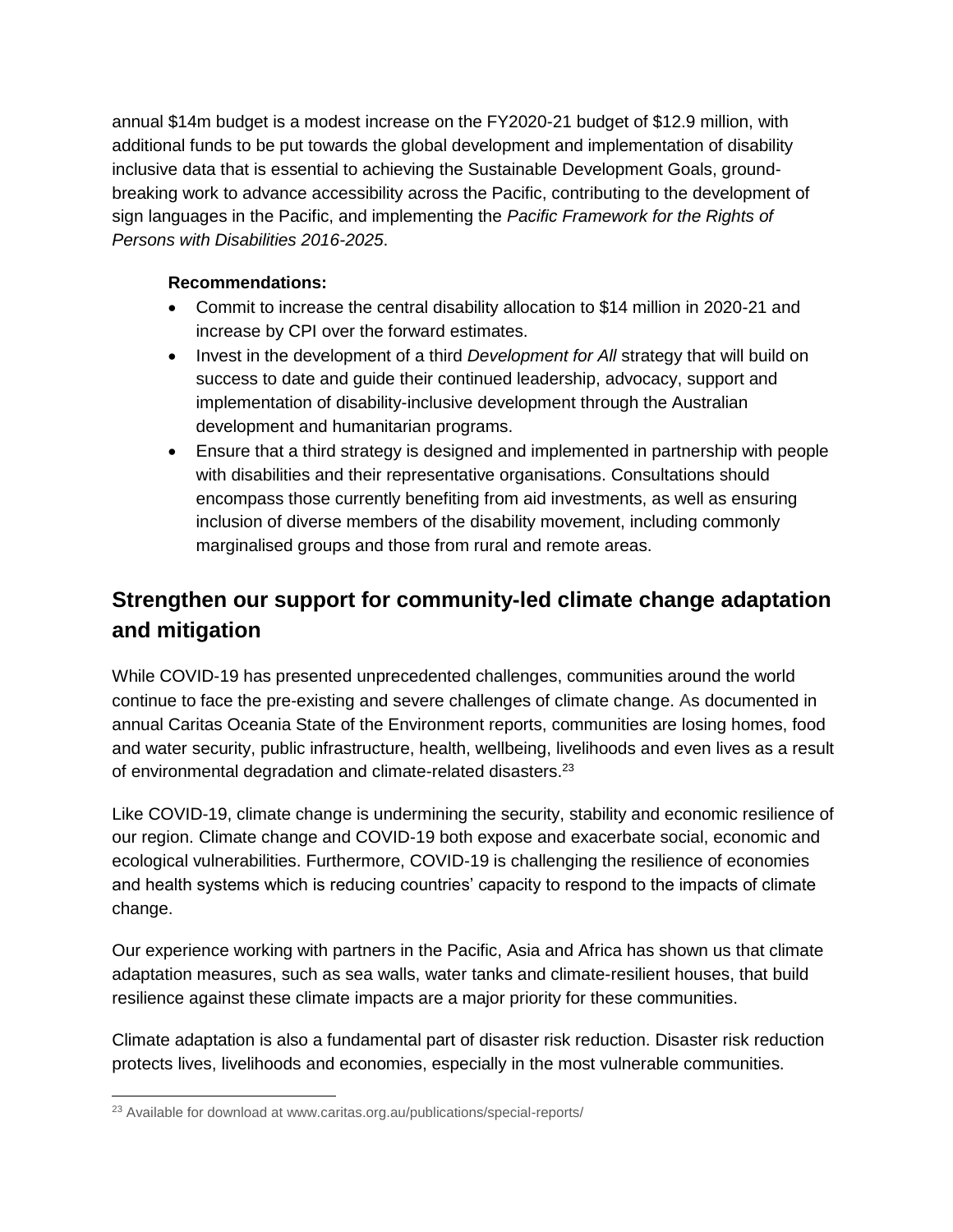Disaster risk reduction is also highly cost effective – according to the Department of Foreign Affairs and Trade, every \$1 invested in disaster risk reduction activities saves up to \$15 on response and recovery in the aftermath of a disaster. $24$ 

### **Recommendations:**

- Increase investment in climate change adaptation and disaster risk reduction funding mechanisms that are accessible to local civil society actors including churches, consistent with the principle of localisation.
- Provide a dedicated stream of funding which principally targets climate adaptation, and within this provide a mechanism that specifically targets local community-led climate adaptation initiatives, which may be similar to the former Community-Based Climate Change Action Grants Program.
- Incorporate criteria within its climate finance delivery that require recipients to commit to objectives and indicators that:
	- Target at-risk communities;
	- Target participation of civil society including churches and faith-based organisations as they play a key role in ensuring targeting of at-risk communities;
	- Strengthen accountability and feedback mechanisms to ensure genuine voice and participation by civil society including churches and faith-based organisations.

However, no preventative or restorative disaster strategy will be effective without a deep understanding of the root causes of that vulnerability, and of our own influence, domestically and internationally, in relation to tackling climate action. We urge the Australian government to develop and implement a roadmap to align Australia's domestic and international climate policies with our commitment to the Paris Agreement target of limiting global warming to 1.5 degrees, especially in light of any new policy framework emerging from the COVID-19 recovery.

For our partners across the globe, the protection of healthy forests, waterways and oceans is a vital aspect of maintaining community resilience and mitigating environmental damage and climate change. This has been highlighted countless times in discussions on sustainable livelihoods, food and water security, disaster risk reduction, migration, deforestation and deep-sea mining. We encourage DFAT to include ecological resilience as a part of their country strategies.

### **Recommendations:**

- Invest in developing and implementing a roadmap to align Australia's domestic and international climate policies with our commitment to the Paris Agreement target of limiting global warming to 1.5 degrees, especially in light of any new policy framework emerging from the COVID-19 recovery.
- Include ecological resilience as a part of country strategies with a particular focus on the protection of healthy forests, waterways and oceans as an integral part of supporting community resilience and the Paris Agreement.

 <sup>24</sup> Climate Change Action Strategy. DFAT, November 2019.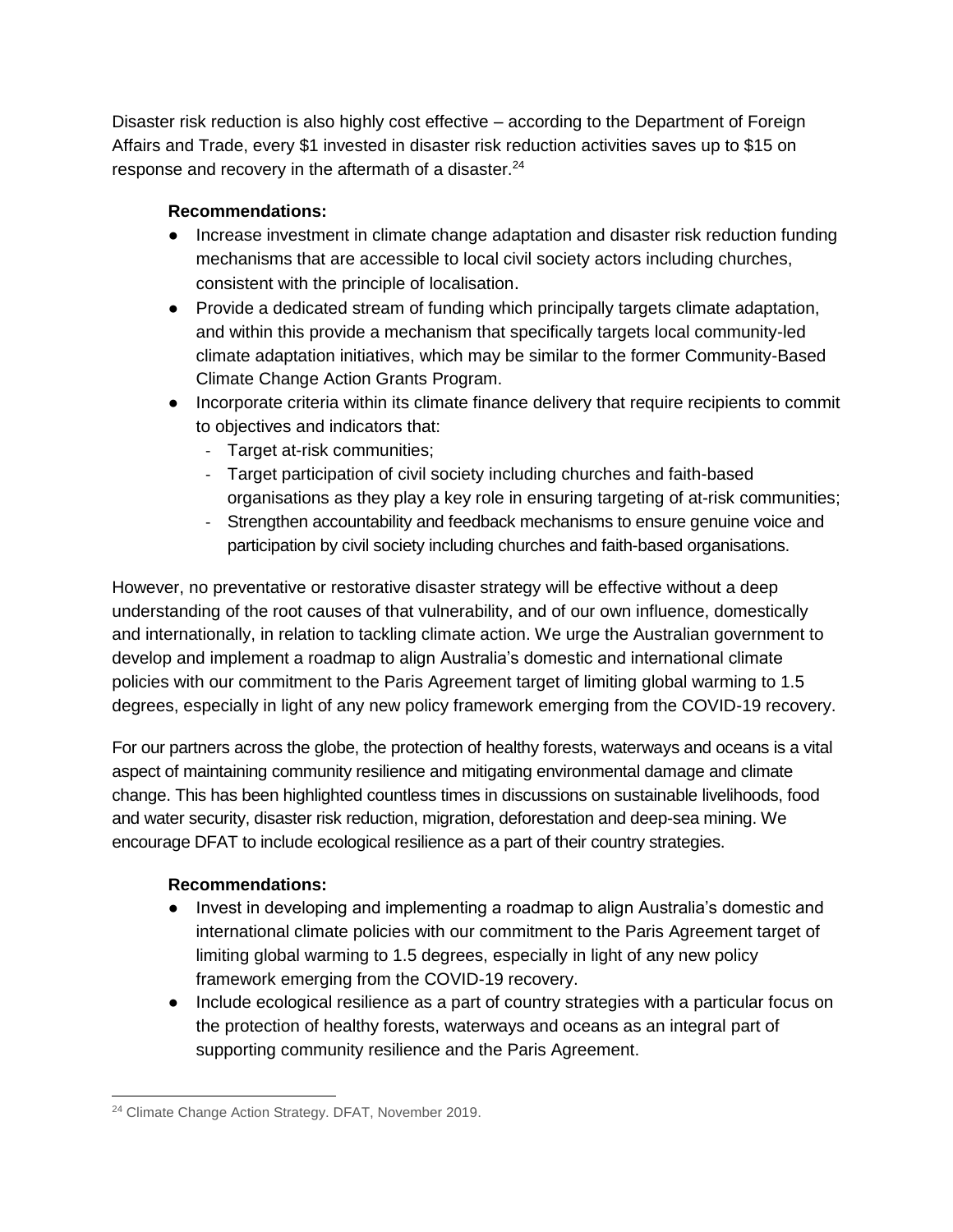### **Summary of recommendations**

Caritas Australia encourages the Australian Government to adopt these recommendations in the 2021-22 Budget:

### **Strengthen Australia's role in global efforts for COVID-19 response and recovery**

• Commit to transitioning the temporary commitments to ODA of approximately \$1.1 billion to permanent increases to support ongoing COVID-19 response and recovery.

### **Invest in Australia's global humanitarian assistance**

- Significantly increase humanitarian financing in 2021-22 and commit Australia's global fair share of at least \$861 million per year. This increase in humanitarian funding must come from increasing the ODA program.
- Within Australia's fair share total, allocate at least \$300 million per year for multi-year funding packages to protracted crises in at least 5 countries or regions.
- Ensure that local civil society organisations are included as a core component of funding packages for protracted crises.
- Immediately adopt a \$150 million famine prevention package to address rising hunger and child malnutrition in at least three conflict-affected countries outside the Indo-Pacific.

### **Put Australia's development cooperation budget on track to meet our 2030 SDG targets for a globally-focused program**

- Commit to increase Australia's development cooperation budget to the internationally agreed benchmark of 0.7 per cent of GNI by 2030.
- Re-invest in Australia's development cooperation funding to Africa, the Middle East and South/West Asia to a level that reflects the long-standing and high-trust relationships that the Australian Government and public, including diaspora communities, hold in these regions, and to support thriving and open democratic societies.

### **Promote civil society participation and local leadership in Australia's development and humanitarian programming**

- Re-orient the development cooperation program towards investment to and through local civil society organisations, including local church and faith-based organisations. This should:
	- Include the establishment of a civil society partnerships strategy to quide DFAT's prioritisation, support and engagement with civil society.
	- Be in line with an overarching target of channeling 20 per cent of Australian ODA to and through civil society for both humanitarian and development funding, and our Grand Bargain target of providing at least 25 per cent of humanitarian funding to local and national responders as directly as possible.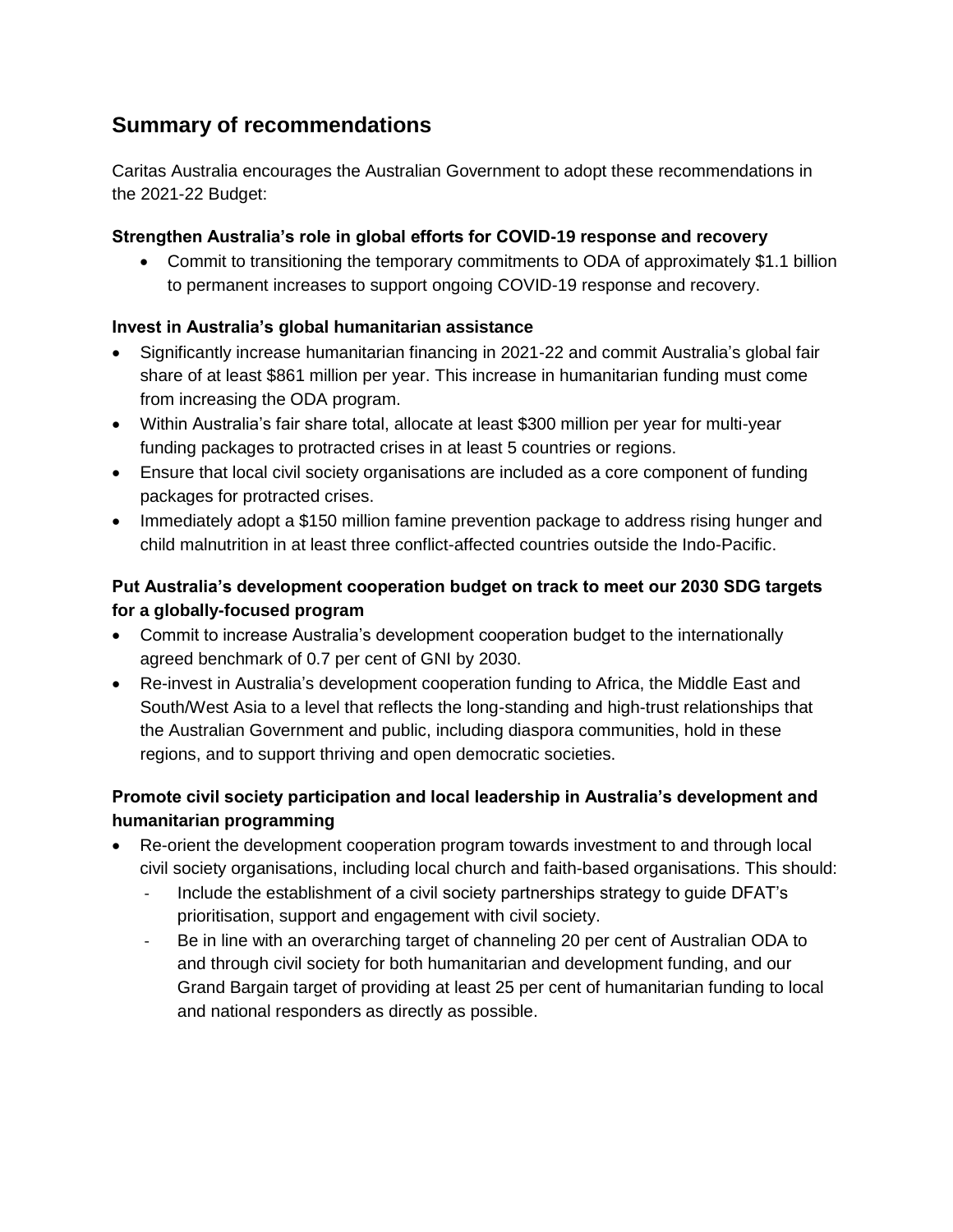### **Invest in ending violence and inequality against women and girls**

- Strengthen support for community-led initiatives to end gender-based violence and inequality, particularly during COVID-19, by increasing the accessibility of funding for local communities and organisations, including churches and faith-based organisations, to lead these initiatives.
- Support the implementation of gender mainstreaming and gender sensitive practices across broader development and humanitarian programming.
- Commit at least \$304 million over the 8-year *Pacific Women Lead* program to strengthen Australia's support for Pacific women's leadership and participation, particularly in response to the challenges of COVID-19.
- Include measures to increase local church and faith-based organisations' engagement in *Pacific Women Lead* to ensure that local churches are part of the dialogue on this initiative and engaged to explore the role that they can play.

### **Invest in disability inclusion**

- Commit to increase the central disability allocation to \$14 million in 2020-21 and increase by CPI over the forward estimates.
- Invest in the development of a third *Development for All* strategy that will build on success to date and guide their continued leadership, advocacy, support and implementation of disability-inclusive development through the Australian development and humanitarian programs.
- Ensure that a third strategy is designed and implemented in partnership with people with disabilities and their representative organisations. Consultations should encompass those currently benefiting from aid investments, as well as ensuring inclusion of diverse members of the disability movement, including commonly marginalised groups and those from rural and remote areas.

### **Strengthen our support for community-led climate change adaptation and mitigation**

- Increase investment in climate change adaptation and disaster risk reduction funding mechanisms that are accessible to local civil society actors including churches, consistent with the principle of localisation.
- Provide a dedicated stream of funding which principally targets climate adaptation, and within this provide a mechanism that specifically targets local community-led climate adaptation initiatives, which may be similar to the former Community-Based Climate Change Action Grants Program.
- Incorporate criteria within its climate finance delivery that require recipients to commit to objectives and indicators that:
	- Target at-risk communities;
	- Target participation of civil society including churches and faith-based organisations as they play a key role in ensuring targeting of at-risk communities; and
	- Strengthen accountability and feedback mechanisms to ensure genuine voice and participation by civil society including churches and faith-based organisations.